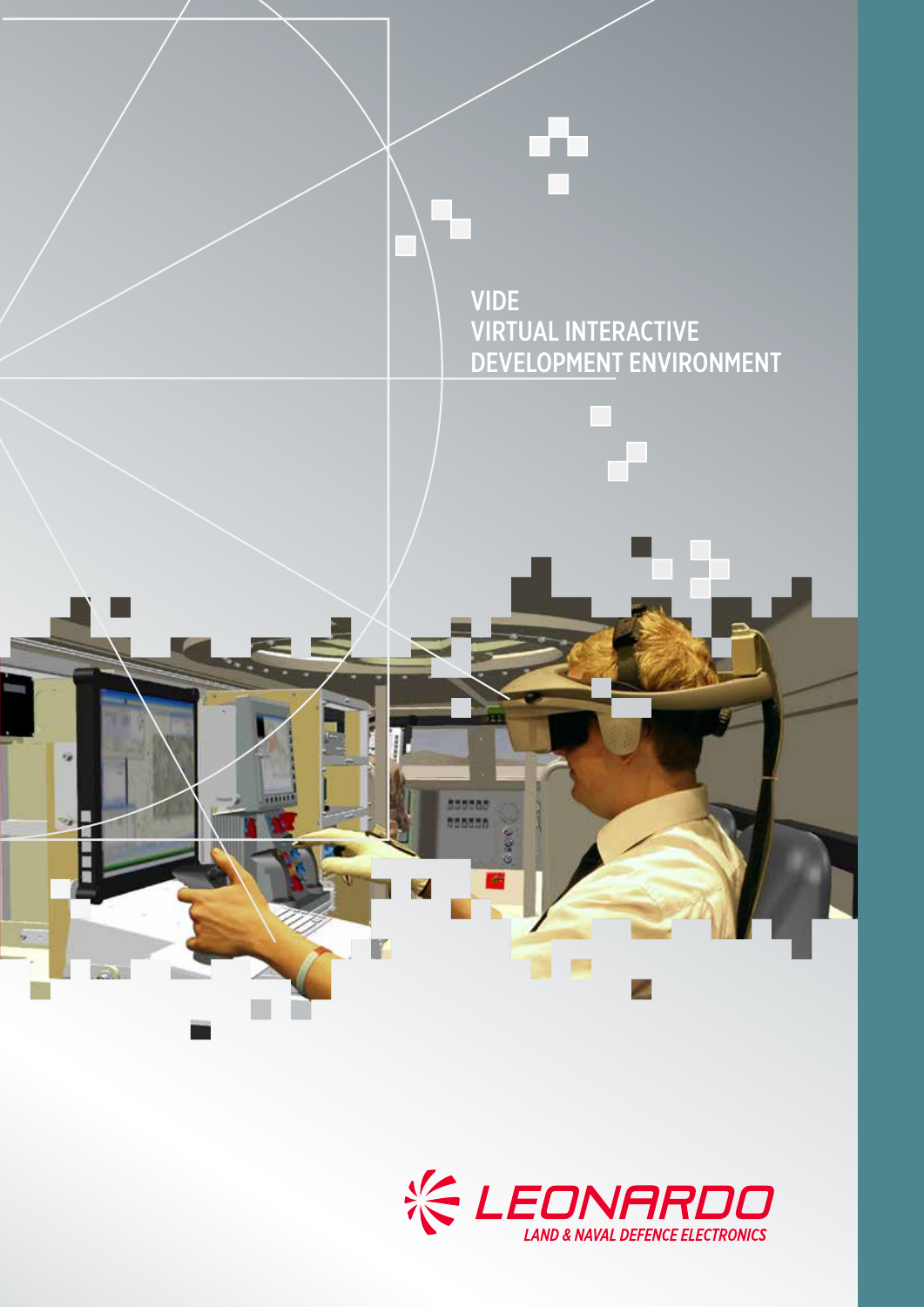# **VIDE**

The company provides state-of-the-art simulation, modelling and training solutions with a wide range of products and for an array of applications. The Virtual Interactive Development Environment (VIDE) delivers professional interactive modelling and 3D conceptual engineering, bringing cutting edge design tools to bear on your products throughout their project life cycle.

From inception, through successive design reviews, to end product sales and marketing, our specialist engineers will support you in achieving low cost, low risk engineering solutions. Our low cost solutions dramatically de-risk engineering projects ranging from single items to complicated system architectures, allowing you to design and manipulate your product in real time within the virtual world before any physical work is undertaken.

We have sophisticated facilities that support this service including a cinema style 3D presentation suite. Fully transportable equipment, both display and immersive, allows interaction with individual system components in simulated environments, offering the user total privacy, security and convenience.

> *Exploded interactive 3D product models provide the ability for an*

*interactive review.*

A wide range of data types can be brought together within the 3D development suite to produce a fully interactive environment. All operations staff are fully security cleared and the extent of their involvement in a project is customer defined.

## KEY FEATURES

- **▪** Support to bid and requirement definition
- **▪** Low cost, low risk engineering solutions
- **▪** Visual rapid prototyping
- **▪** Fast CAD data conversion with quick update capability
- **▪** Real time interactive 3D CAD models
- **▪** Pro Engineer based but accepts neutral file types, including .step and .igs
- **▪** Studio Max design software
- **Effective concept communication tools**
- **▪** Fully immersive "virtual reality" technology
- **▪** Sales and marketing materials
- **▪** Secure, standalone data storage not linked to company network
- **▪** Fully transportable system
- **▪** Expert advice and support.

## STEREO PRESENTATION

The Virtual Battlespace Theatre (VBT) uses a cinema standard projector to rear project stereo 3D images onto a large screen. This provides an identical view of the image for all users regardless of where they are in the room.

The addition of stereo imagery gives depth perception and spatial awareness to the audience, allowing designs to be fully understood by all. This improves design reviews, project team understanding and presentations to customers.



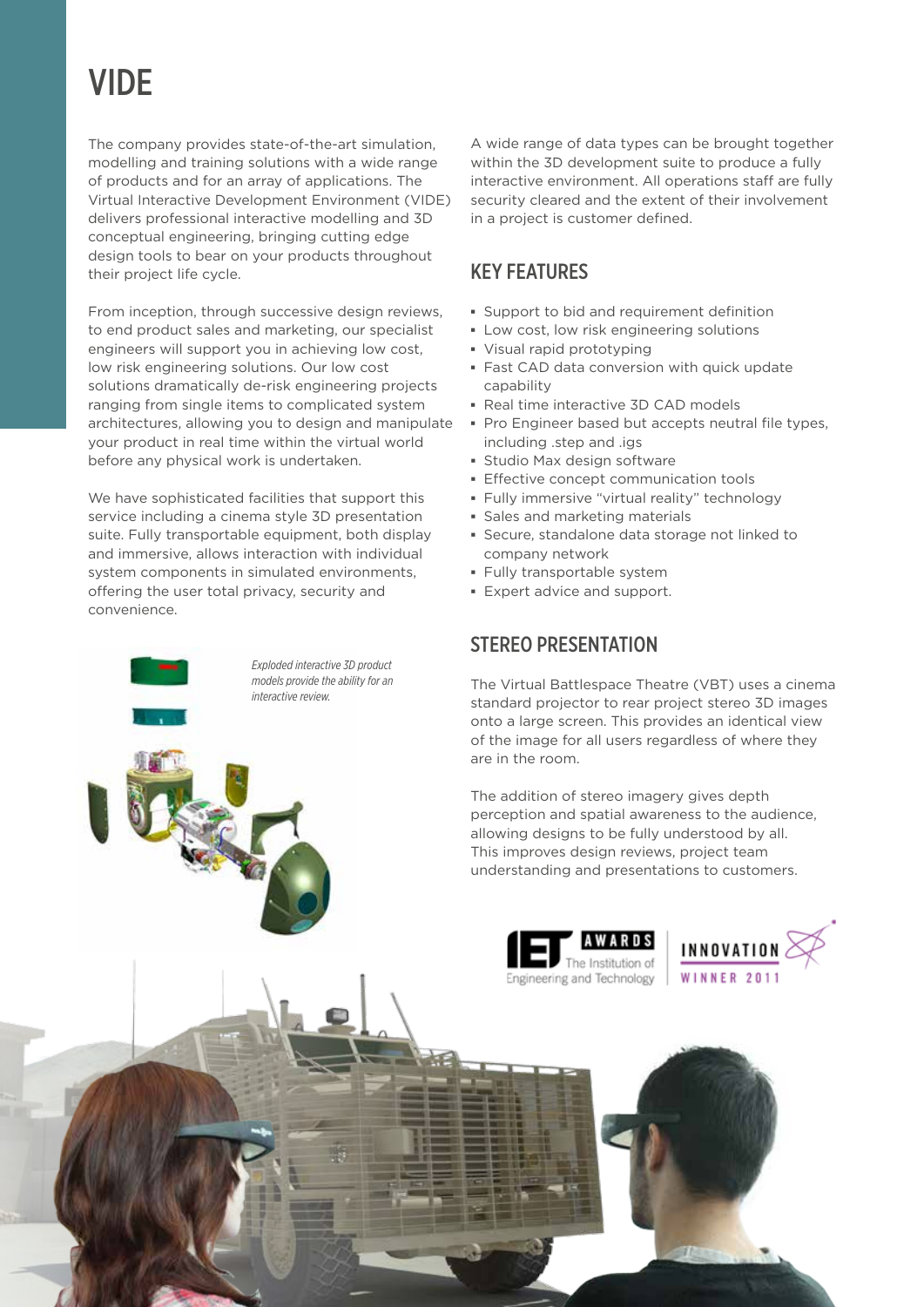A large group of people can view and thoroughly explore a design with operator manipulation giving the opportunity to see how components interact with each other. This ensures a common understanding of the review subject within the overall design.

#### TOTAL IMMERSION

Spatially tracked head mounted stereo displays and hand controllers allow operators to be immersed within the virtual environment. It can be used to assess the operability of your product within its host environment and to evaluate Human Factors.

#### SYSTEM BENEFITS

- **▪** Accuracy
	- Models created from engineering CAD data are dimensionally correct.
- **▪** Authenticity
	- Using both immersed users and CAD defined "manikins" allows design verification of Human Factors.
- **▪** Platform Integration
	- Product can be virtually installed in its intended position allowing user interaction precisely as it would in the real world.
- **▪** Collaboration
	- Multiple users co-located within a single virtual environment, across sites and international borders.

#### VIRTUAL TRAINING

The same benefits enjoyed within the design process can be exploited within the training environment. From manufacturing to end user familiarisation, from single item to complete systems, consistency of data brings a fuller understanding along with efficiency saving.



*Platform integration viewed in operating environment. Sensor coverage assessment within a typical environment.*

#### MARKETING MATERIAL

VIDE engineers can also provide promotional material. This could include stereo 3D presentations using interactive animated sequences as well as Interactive 3D models and presentations viewable on any computer. Realistic computer generated images showing off your product as it would look integrated within its platform and working in its intended environment created using market leading graphic design software. Stereo 3D presentations can be conducted at either our VBT or at any suitable site utilising our transportable system.

#### COST EFFICIENCY

Cost benefits can be seen across the full lifecycle of a project.

- **▪** Clear definition of requirement capture within bid team and onto customer
- **▪** Common understanding of issues and solutions by full IPT via interactive review
- **▪** Visual rapid prototyping
- **▪** Virtual prototyping minimises costly rework after design release
- **▪** Continuous data use and tool suite from conception to delivery
- **▪** Instant transfer from CAD to Visualisation
- **▪** Fast incorporation of change
- **▪** Common data libraries.



*High definition 3D models of photographic quality are suitable for customer presentations.*